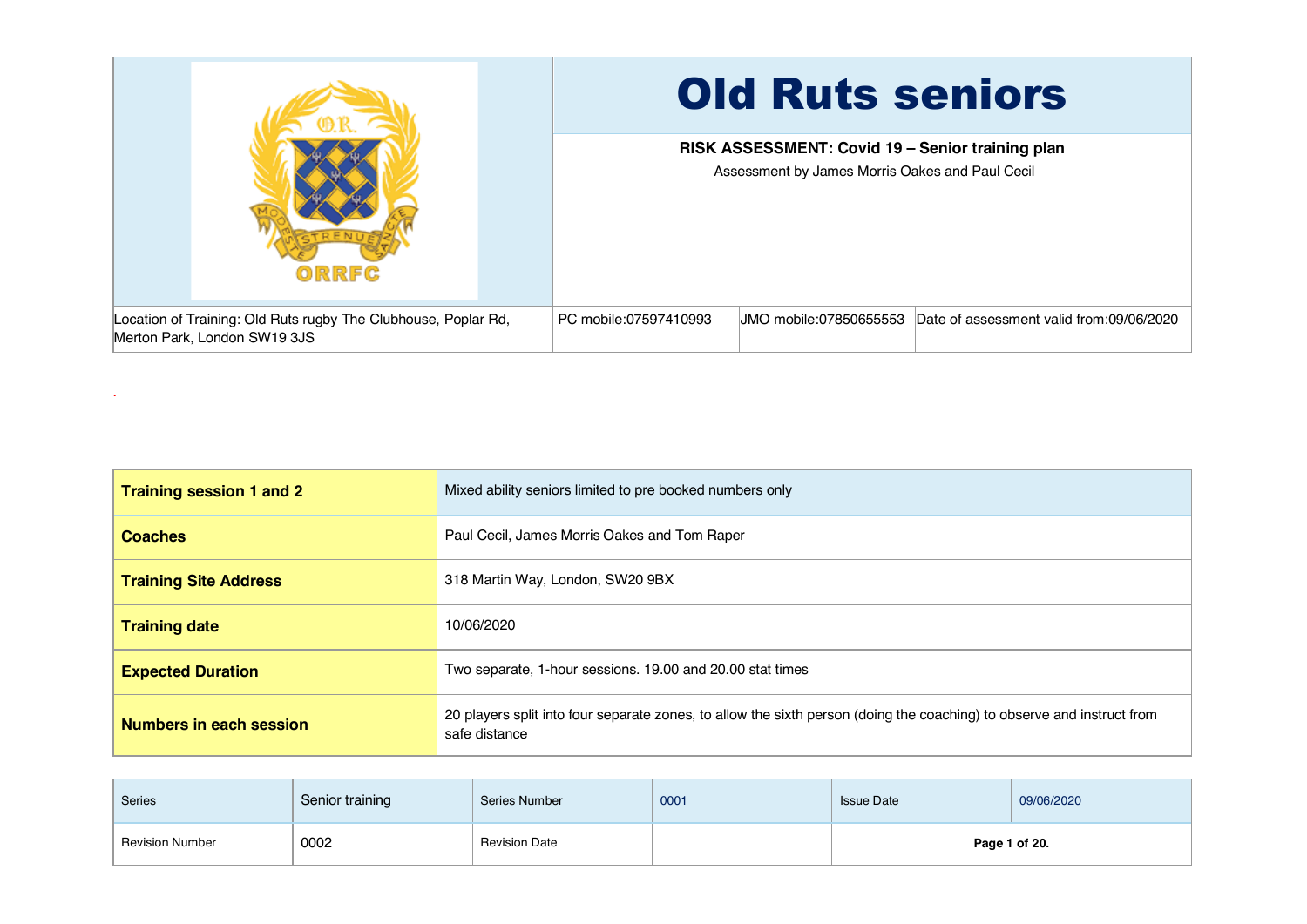

|                                         | <b>Name</b>        | <b>Title</b>                               | <b>Approval</b>                      | Y/N | <b>Date</b> | email                       | tel         |
|-----------------------------------------|--------------------|--------------------------------------------|--------------------------------------|-----|-------------|-----------------------------|-------------|
| <b>Document Author</b>                  | James Morris Oakes | Fixture sec                                | author                               | Υ   | 05/06/2020  | james@starlightdesign.co.uk | 07850655553 |
| <b>Authorised by</b><br><b>Trustees</b> | Mike Stallard      | Role: Rugby<br>Chairman                    | Agree and approve risk<br>assessment | Y   | 05/06/2020  | rstallard@btinternet.com    | 0798987078  |
| <b>Authorised by</b><br><b>Trustees</b> | Steve White        | Role: Club<br>health and<br>safety trustee | Agree and approve risk<br>assessment |     | 05/06/2020  | sawassociates@yahoo.com     | ?           |
| <b>Cced</b>                             | Stacia Long        | Director of<br>rugby                       | Agree and approve risk<br>assessment |     | 05/06/2020  | Baggy81@hotmail.com         | 07961427661 |
| <b>Cced</b>                             | Paul Cecil         | Senior rugby<br>chair                      | Agree and approve risk<br>assessment | Y   | 05/06/2020  | paulcecil@blueyonder.co.uk  | 07597410993 |

| Series                 | Senior training | Series Number        | 0001 | <b>Issue Date</b> | 09/06/2020 |
|------------------------|-----------------|----------------------|------|-------------------|------------|
| <b>Revision Number</b> | 0002            | <b>Revision Date</b> |      | Page 2 of 20.     |            |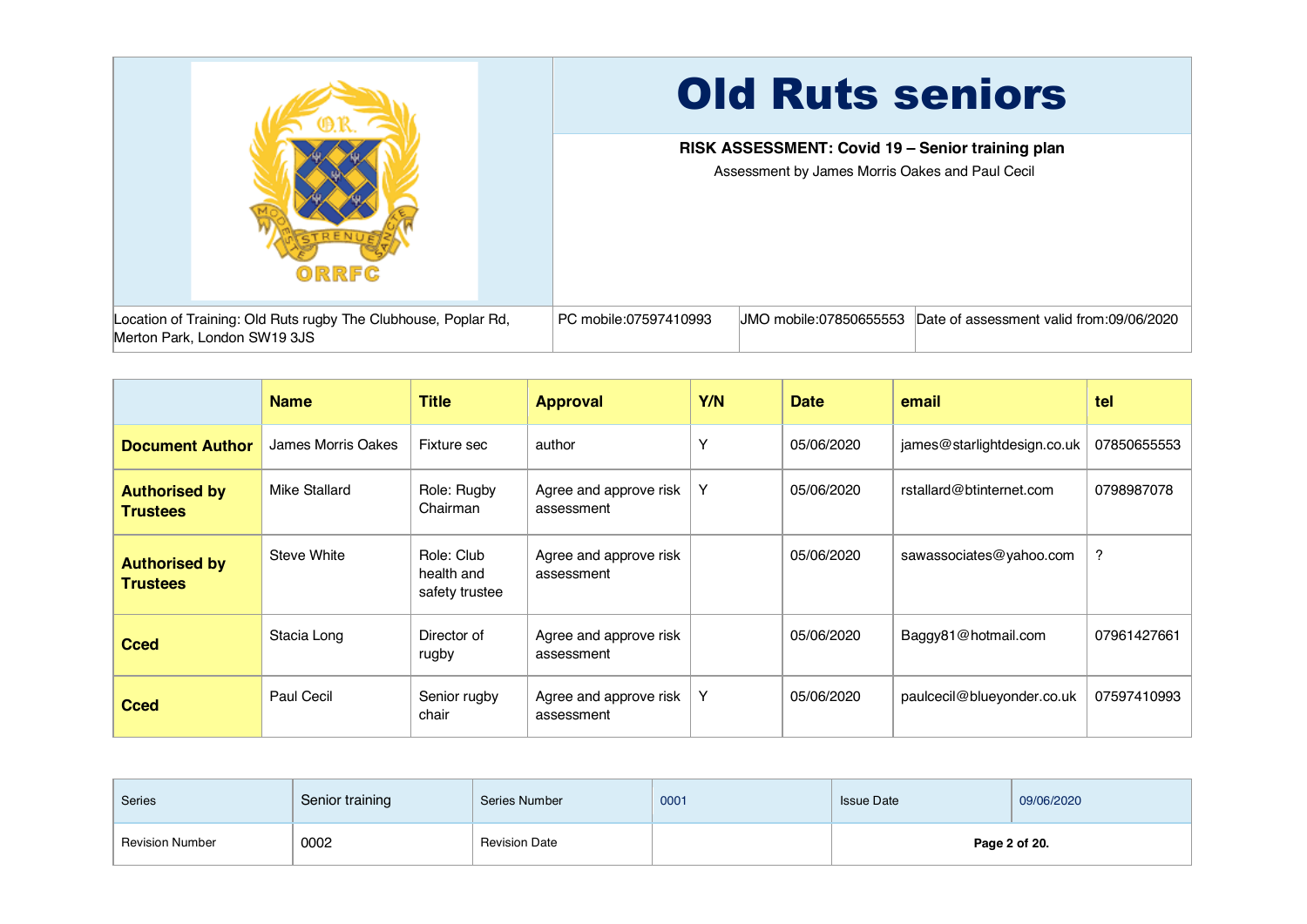|                                                                                                | <b>Old Ruts seniors</b>                                                                             |  |  |  |  |
|------------------------------------------------------------------------------------------------|-----------------------------------------------------------------------------------------------------|--|--|--|--|
| ORRFC                                                                                          | RISK ASSESSMENT: Covid 19 - Senior training plan<br>Assessment by James Morris Oakes and Paul Cecil |  |  |  |  |
| Location of Training: Old Ruts rugby The Clubhouse, Poplar Rd,<br>Merton Park, London SW19 3JS | Date of assessment valid from:09/06/2020<br>PC mobile:07597410993<br>JMO mobile:07850655553         |  |  |  |  |

| <b>Hazard / Consequences</b> | <b>Control Procedures</b> | <b>Likelihood</b><br>(a) | <b>Severity</b><br>(b) | <b>Risk Ranking</b><br>(a x b) | <b>Risk Ranking</b><br>after control<br>measures |
|------------------------------|---------------------------|--------------------------|------------------------|--------------------------------|--------------------------------------------------|
|------------------------------|---------------------------|--------------------------|------------------------|--------------------------------|--------------------------------------------------|

| <b>Series</b>          | Senior training | Series Number        | 0001 | <b>Issue Date</b> | 09/06/2020 |
|------------------------|-----------------|----------------------|------|-------------------|------------|
| <b>Revision Number</b> | 0002<br>- - -   | <b>Revision Date</b> |      | Page 3 of 20.     |            |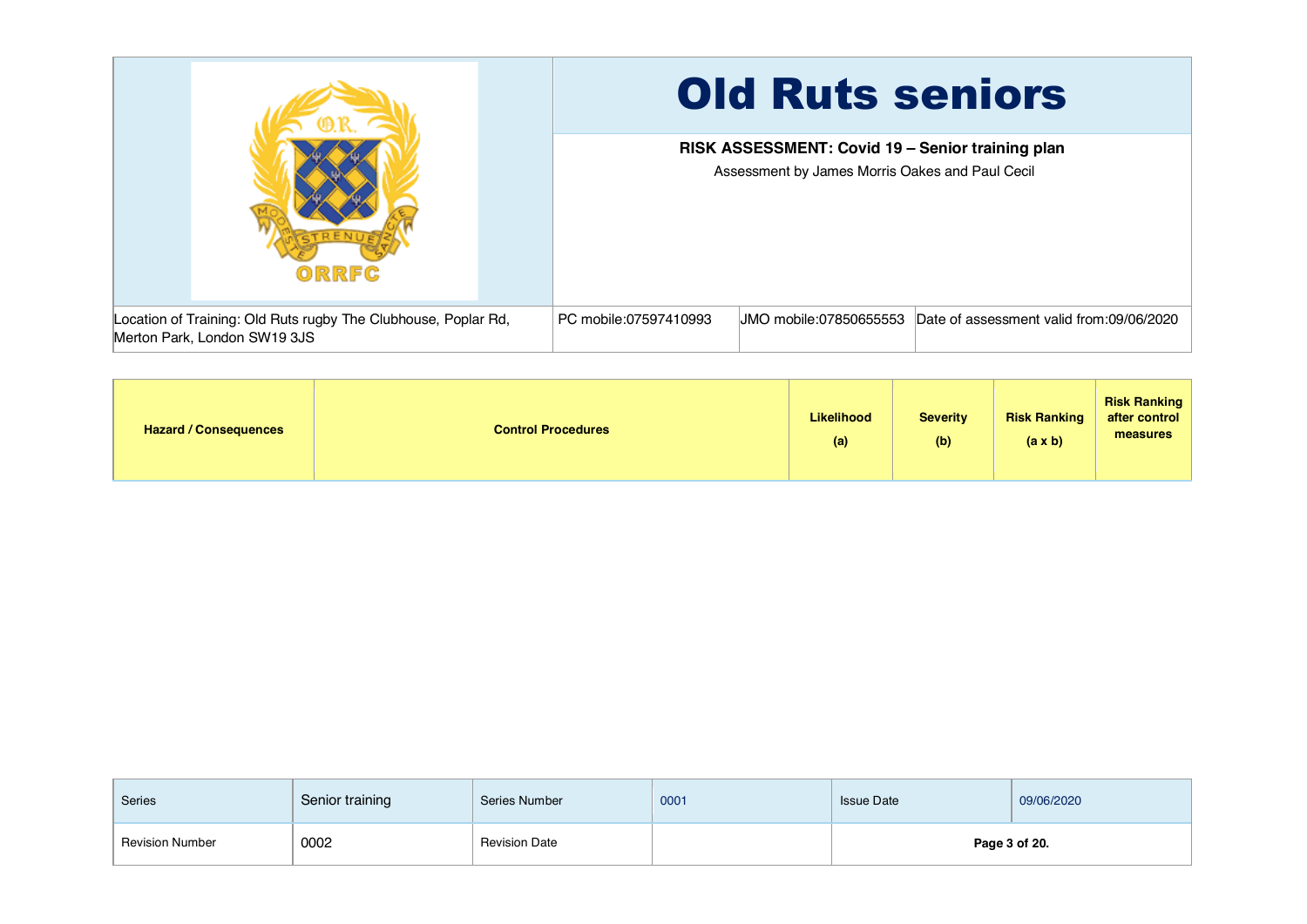|                                                                                                | <b>Old Ruts seniors</b>                                                                             |  |  |  |  |
|------------------------------------------------------------------------------------------------|-----------------------------------------------------------------------------------------------------|--|--|--|--|
| ORRFC                                                                                          | RISK ASSESSMENT: Covid 19 - Senior training plan<br>Assessment by James Morris Oakes and Paul Cecil |  |  |  |  |
| Location of Training: Old Ruts rugby The Clubhouse, Poplar Rd,<br>Merton Park, London SW19 3JS | PC mobile:07597410993<br>Date of assessment valid from:09/06/2020<br>UMO mobile:07850655553         |  |  |  |  |

| Too many players to oversee<br>safety | • The senior management (furthermore referred to as SM) have<br>considered how many is sensible to limit training to, we have debated and<br>decided on 20 per session, four less than current RFU guidelines. In pitch<br>size 107m x 62.6m.<br>• The SM have chosen this number as 4 sessions running at the same<br>time in separated 31m. x 53.5m. spaces.<br>• The numbers of players in each of these spaces are currently 1 less than<br>the RFU return to train during covid 19 current guidelines<br>. We will now be introducing a ball to each training zone. These balls will<br>be cleaned with anti-bacterial cleaning products before each session and<br>after each session.<br>The sessions will always be dependent upon on CURRENT government<br>and RFU guidelines advice and ruling. |  | 20 |  |
|---------------------------------------|-----------------------------------------------------------------------------------------------------------------------------------------------------------------------------------------------------------------------------------------------------------------------------------------------------------------------------------------------------------------------------------------------------------------------------------------------------------------------------------------------------------------------------------------------------------------------------------------------------------------------------------------------------------------------------------------------------------------------------------------------------------------------------------------------------------|--|----|--|
|                                       |                                                                                                                                                                                                                                                                                                                                                                                                                                                                                                                                                                                                                                                                                                                                                                                                           |  |    |  |

| Series                 | Senior training | Series Number        | 0001 | <b>Issue Date</b> | 09/06/2020 |
|------------------------|-----------------|----------------------|------|-------------------|------------|
| <b>Revision Number</b> | 0002            | <b>Revision Date</b> |      | Page 4 of 20.     |            |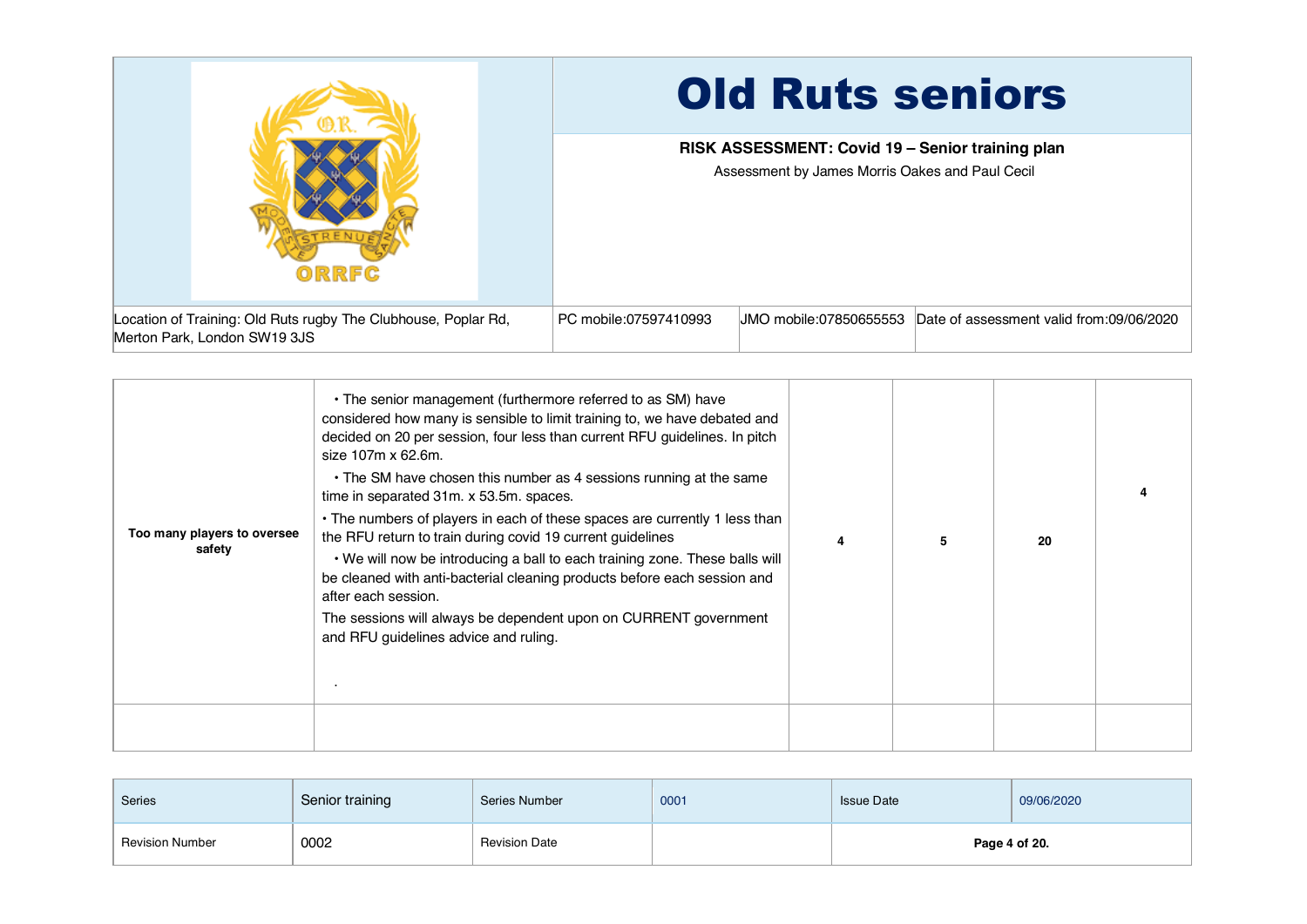

| <b>Hazard / Consequences</b> | <b>Control Procedures</b>                                                                                                                                                                                              | Likelihood<br>(a) | <b>Severity</b><br>(b) | <b>Risk Ranking</b><br>(a x b) | <b>Risk Ranking</b><br>after control<br>measures |
|------------------------------|------------------------------------------------------------------------------------------------------------------------------------------------------------------------------------------------------------------------|-------------------|------------------------|--------------------------------|--------------------------------------------------|
| <b>Social Distancing</b>     | • All players and coaches must maintain social distancing at the training<br>sessions at all times<br>. All of the training drills will not be carried out face to face<br>. All training is going to be held outdoors | 4                 | 5                      | 20                             |                                                  |

| Series                 | Senior training | Series Number        | 0001 | <b>Issue Date</b> | 09/06/2020 |  |
|------------------------|-----------------|----------------------|------|-------------------|------------|--|
| <b>Revision Number</b> | 0002            | <b>Revision Date</b> |      | Page 5 of 20.     |            |  |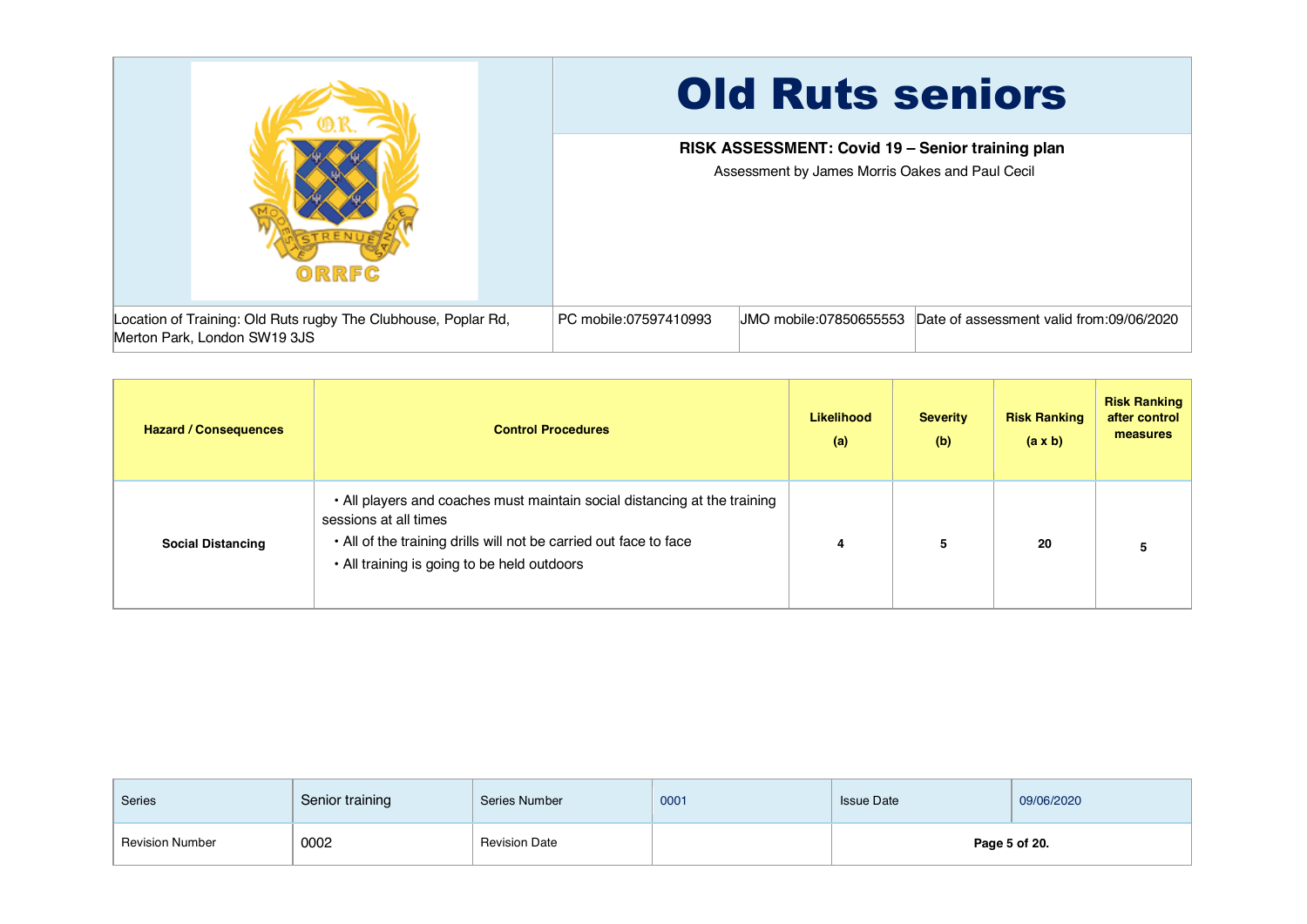

| <b>Hazard / Consequences</b>                                          | <b>Control Procedures</b>                                                                                                                                                                                                                                                                                                                                                                                                                                                                                                                                                                           | Likelihood<br>(a) | <b>Severity</b><br>(b) | <b>Risk Ranking</b><br>$(a \times b)$ | <b>Risk Ranking</b><br>after control<br>measures |
|-----------------------------------------------------------------------|-----------------------------------------------------------------------------------------------------------------------------------------------------------------------------------------------------------------------------------------------------------------------------------------------------------------------------------------------------------------------------------------------------------------------------------------------------------------------------------------------------------------------------------------------------------------------------------------------------|-------------------|------------------------|---------------------------------------|--------------------------------------------------|
| Arriving and Leaving training,<br>leading to possible<br>transmission | • The SM will stagger arrival and departure times at training to reduce<br>crowding into and out of the training. Slot 1 training 10.00am start time,<br>slot two training 11.00am<br>. We have chosen Joseph hood recreation ground as this has a large<br>carpark.<br>Also, some players will walk or cycle. The SM will strongly advise against<br>travelling to and from training by public transport.<br>. Only players and coaches that are already in a "shared household" will<br>share vehicles to and from training.<br>• Hand sanitiser will be provided on arrival and leaving training | 4                 | 5                      | 20                                    | 5                                                |

| Series                 | Senior training | Series Number        | 0001 | <b>Issue Date</b> | 09/06/2020 |  |
|------------------------|-----------------|----------------------|------|-------------------|------------|--|
| <b>Revision Number</b> | 0002            | <b>Revision Date</b> |      | Page 6 of 20.     |            |  |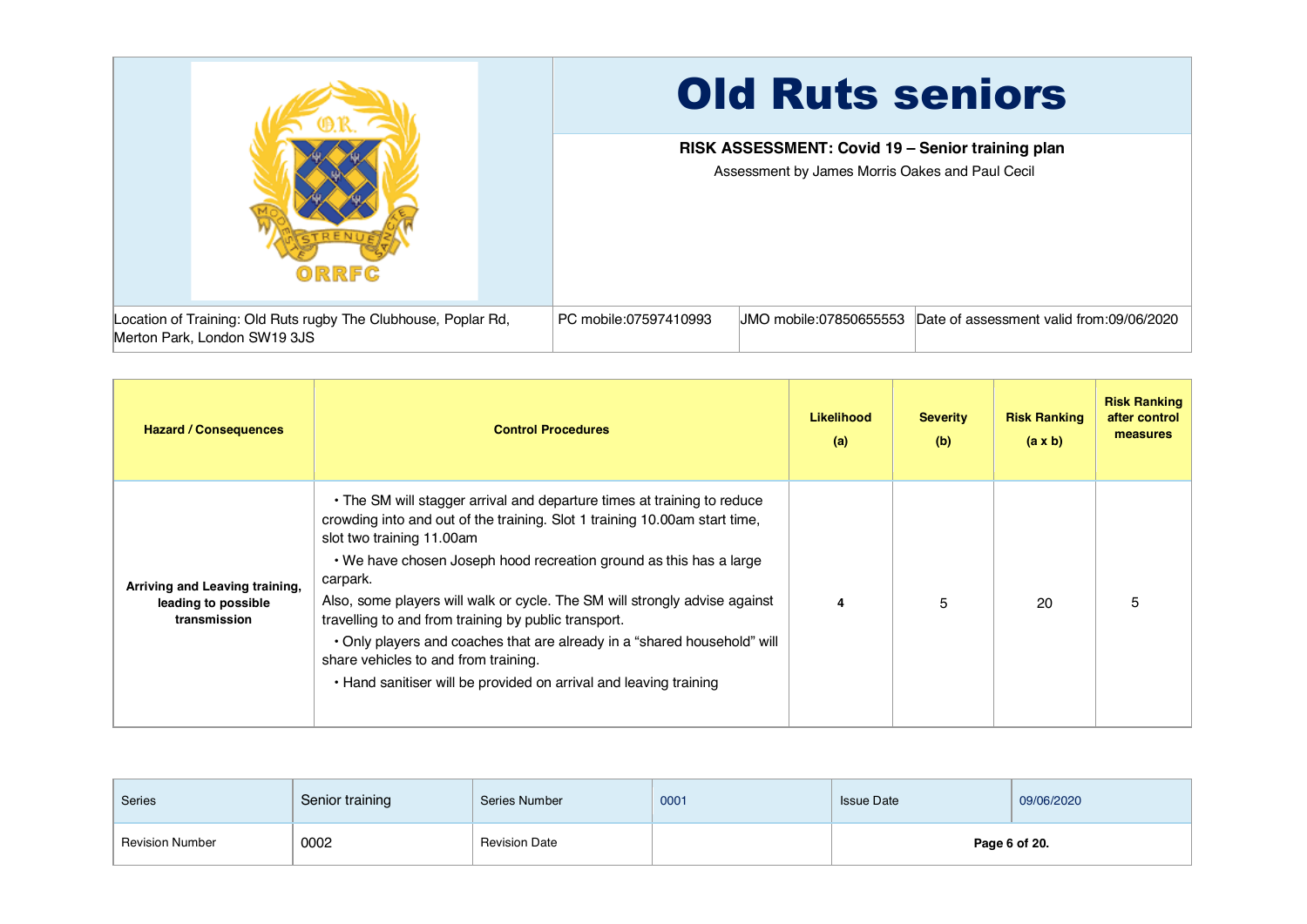

| <b>Hazard / Consequences</b>                       | <b>Control Procedures</b>                                                                                                                                                                                                                                                                                                                                                                                                                                                                                                                                                                                                                            | <b>Likelihood</b><br>(a) | <b>Severity</b><br>(b) | <b>Risk Ranking</b><br>$(a \times b)$ | <b>Risk Ranking</b><br>after control<br>measures |
|----------------------------------------------------|------------------------------------------------------------------------------------------------------------------------------------------------------------------------------------------------------------------------------------------------------------------------------------------------------------------------------------------------------------------------------------------------------------------------------------------------------------------------------------------------------------------------------------------------------------------------------------------------------------------------------------------------------|--------------------------|------------------------|---------------------------------------|--------------------------------------------------|
| Training layout to keep players<br>in small groups | • Each of the zones will be marked out with pre tied white rope, affixed<br>to the ground with pegs. 50m. x 25m. (As per the current regulations from<br>the rfu.). These rope rectangles to be deployed and collected by single<br>person or single household. These cones to be dipped and scrubbed in<br>suitable anti-bacterial cleaning product after and prior the session.<br>The rectangles to be spaced apart by 3mt to allow the coaches to move<br>adjacent to the players, but not risk contaminating the player zones.<br>• Player rotation will be reduced to zero, so the players are only training<br>in the same "pod" per session. | 4                        | 5                      | 20                                    |                                                  |
|                                                    |                                                                                                                                                                                                                                                                                                                                                                                                                                                                                                                                                                                                                                                      |                          |                        |                                       |                                                  |

| Series                 | Senior training | Series Number        | 0001 | <b>Issue Date</b> | 09/06/2020 |  |
|------------------------|-----------------|----------------------|------|-------------------|------------|--|
| <b>Revision Number</b> | 0002            | <b>Revision Date</b> |      | Page 7 of 20.     |            |  |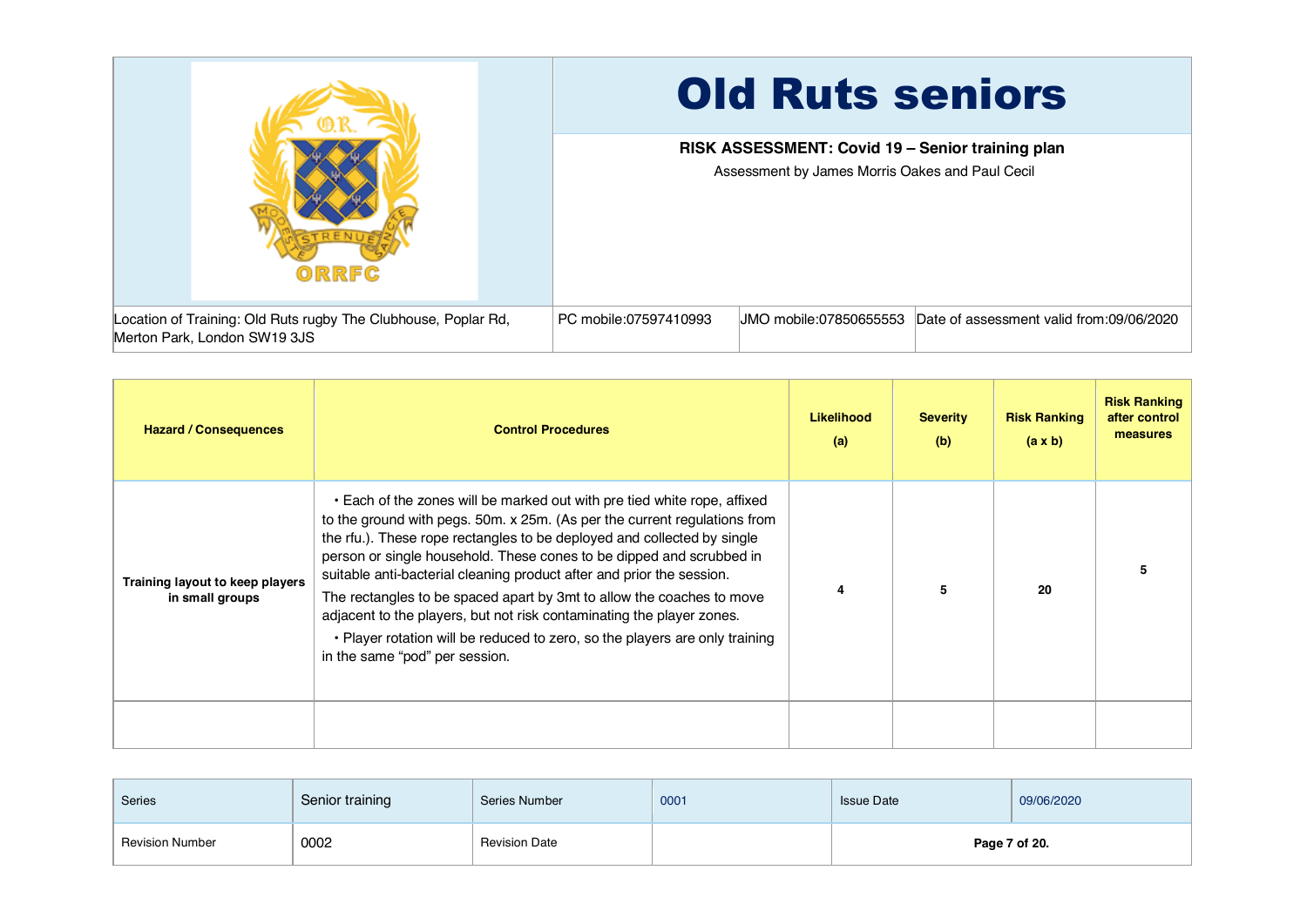

| <b>Hazard / Consequences</b>                                                               | <b>Control Procedures</b>                                                                                                                                                                                                        | Likelihood<br>(a) | <b>Severity</b><br>(b) | <b>Risk Ranking</b><br>$(a \times b)$ | <b>Risk Ranking</b><br>after control<br>measures |
|--------------------------------------------------------------------------------------------|----------------------------------------------------------------------------------------------------------------------------------------------------------------------------------------------------------------------------------|-------------------|------------------------|---------------------------------------|--------------------------------------------------|
|                                                                                            |                                                                                                                                                                                                                                  |                   |                        |                                       |                                                  |
| Personal property being stored<br>too close together and<br>allowing possible transmission | . Players and coaches asked to limit the items to water bottle, phone<br>and keys.<br>Each player to place their personal effects either A. in their cars or<br>B. next to their training pod space, but not all heaped together | 3                 | 5                      | 15                                    |                                                  |
| Water sharing allowing<br>possible transmission                                            | . Each player and coach to provided and clearly label their own water<br>bottles                                                                                                                                                 | 5                 | 5                      | 25                                    |                                                  |

| Series                 | Senior training | Series Number        | 0001 | <b>Issue Date</b> | 09/06/2020 |  |
|------------------------|-----------------|----------------------|------|-------------------|------------|--|
| <b>Revision Number</b> | 0002            | <b>Revision Date</b> |      | Page 8 of 20.     |            |  |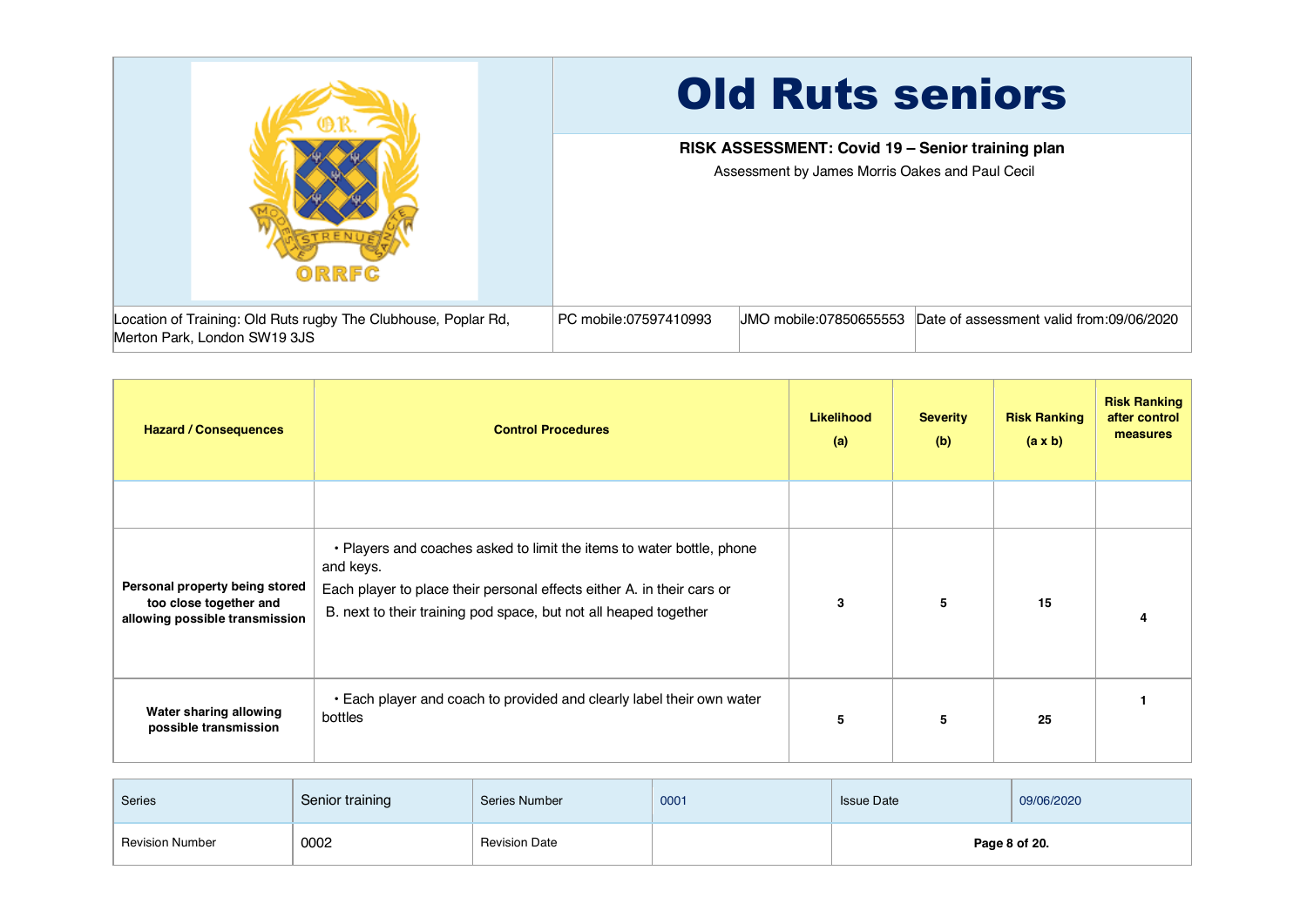

| <b>Hazard / Consequences</b> | <b>Control Procedures</b>                                                                                                                                                                                                                                                                                                                                                                                                                                                                                                                                                                                                                      | <b>Likelihood</b><br>(a) | <b>Severity</b><br>(b) | <b>Risk Ranking</b><br>$(a \times b)$ | <b>Risk Ranking</b><br>after control<br>measures |
|------------------------------|------------------------------------------------------------------------------------------------------------------------------------------------------------------------------------------------------------------------------------------------------------------------------------------------------------------------------------------------------------------------------------------------------------------------------------------------------------------------------------------------------------------------------------------------------------------------------------------------------------------------------------------------|--------------------------|------------------------|---------------------------------------|--------------------------------------------------|
| Hygiene                      | • Hand sanitising dispensing facilities will be available at the start of<br>each session and at the end. This will be via a large dispenser; all will be<br>instructed to dispense to clean hands<br>• Players and coaches will be reminded to wash hands before attending<br>training sessions.<br>• Player bibs will not be used, to avoid any transmission.<br>. Players and coaches have been made aware that not toilets will be<br>available at these sessions, one of the reasons for keeping them short,<br>this has also been decided that, now we are back at the club we will still<br>NOT open the toilets to players or coaches. | 4                        | 4                      | 16                                    |                                                  |

| Series                 | Senior training | Series Number        | 0001 | <b>Issue Date</b> | 09/06/2020 |  |
|------------------------|-----------------|----------------------|------|-------------------|------------|--|
| <b>Revision Number</b> | 0002            | <b>Revision Date</b> |      | Page 9 of 20.     |            |  |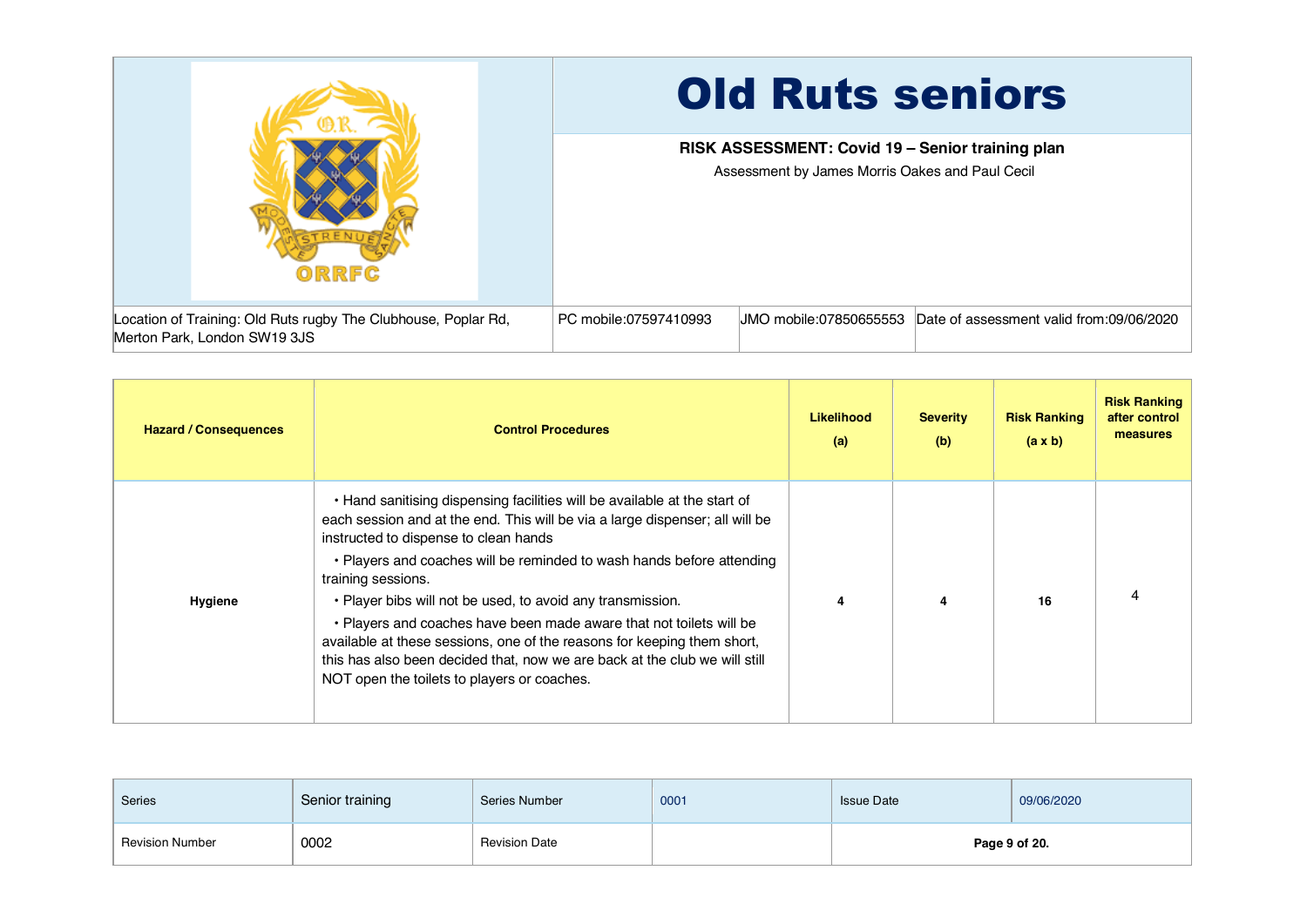

| <b>Hazard / Consequences</b>  | <b>Control Procedures</b>                                                                                                                                                                                                                                                                                                                                                                                                                                                                           | Likelihood<br>(a) | <b>Severity</b><br>(b) | <b>Risk Ranking</b><br>$(a \times b)$ | <b>Risk Ranking</b><br>after control<br>measures |
|-------------------------------|-----------------------------------------------------------------------------------------------------------------------------------------------------------------------------------------------------------------------------------------------------------------------------------------------------------------------------------------------------------------------------------------------------------------------------------------------------------------------------------------------------|-------------------|------------------------|---------------------------------------|--------------------------------------------------|
| First aid                     | No First Aid will be provided but this is a non-contact<br>sessions and ice packs for muscular injuries will be<br>provided for players to self-administer                                                                                                                                                                                                                                                                                                                                          | na                | na                     | na                                    | na                                               |
| <b>PPE and Face Coverings</b> | • Where coaches just assisting with overseeing the social distancing,<br>they will wear suitable gloves.<br>• Should coaches choose to wear face coverings they should ensure to<br>anti-bacterial, sanitize hands before and after wearing one. Avoid touching<br>your face or face covering, as you could contaminate them with germs<br>from your hands. Change face coverings should they become damp or be<br>touched Continue to wash hands regularly Change and wash the face per<br>session | 4                 |                        | 16                                    |                                                  |

| <b>Series</b>          | Senior training | Series Number        | 0001 | <b>Issue Date</b> | 09/06/2020 |  |
|------------------------|-----------------|----------------------|------|-------------------|------------|--|
| <b>Revision Number</b> | 0002            | <b>Revision Date</b> |      | Page 10 of 20.    |            |  |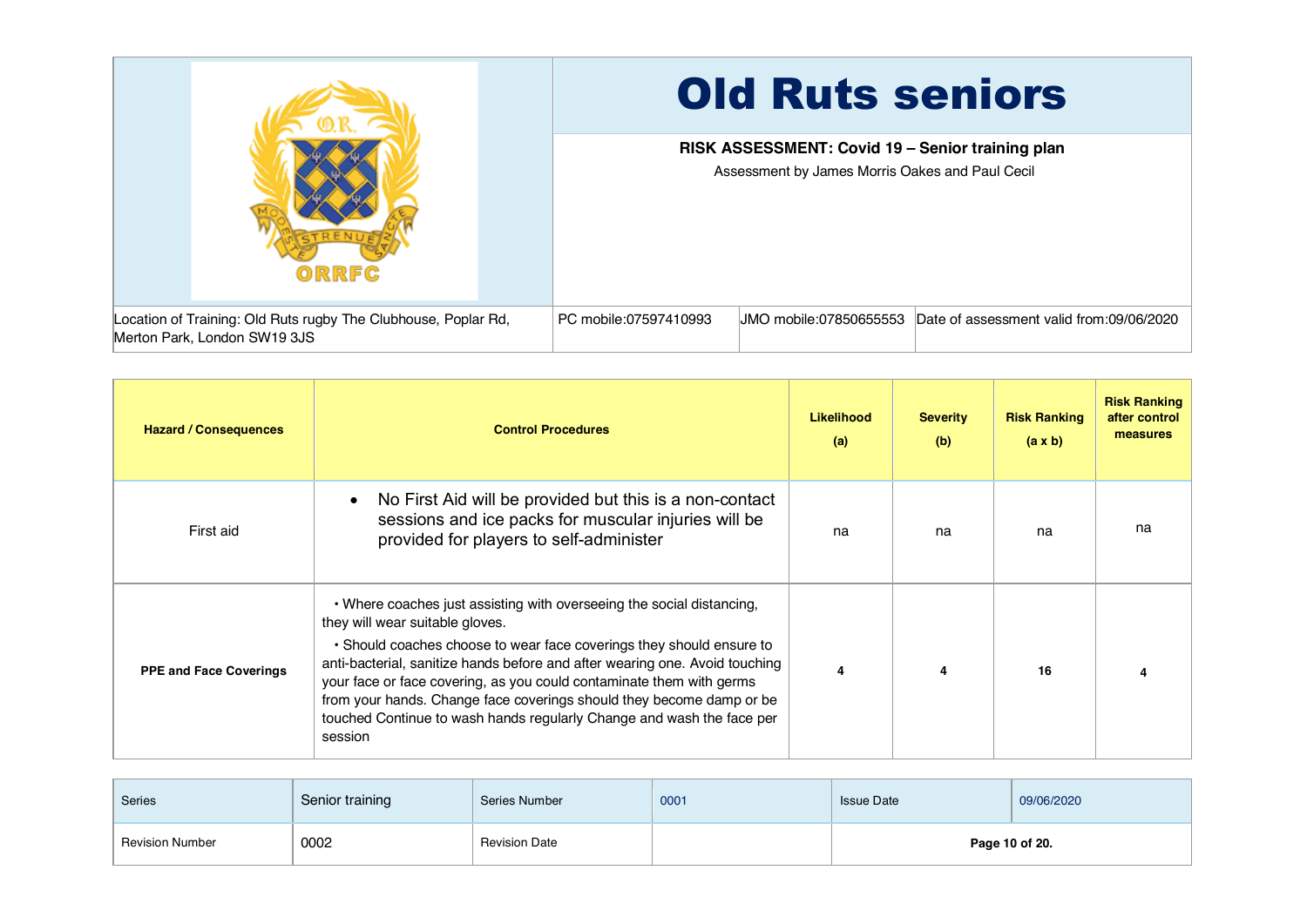

| <b>Hazard / Consequences</b> | <b>Control Procedures</b>                                                       | <b>Likelihood</b><br>(a) | <b>Severity</b><br>(b) | <b>Risk Ranking</b><br>(a x b) | <b>Risk Ranking</b><br>after control<br>measures |
|------------------------------|---------------------------------------------------------------------------------|--------------------------|------------------------|--------------------------------|--------------------------------------------------|
| <b>Training group sizes</b>  | . Players will be split into small training pods of no more than 5 per<br>group | 4                        | 4                      | 16                             | 4                                                |

| <b>Series</b>          | Senior training | Series Number        | 0001 | <b>Issue Date</b> | 09/06/2020     |
|------------------------|-----------------|----------------------|------|-------------------|----------------|
| <b>Revision Number</b> | 0002            | <b>Revision Date</b> |      |                   | Page 11 of 20. |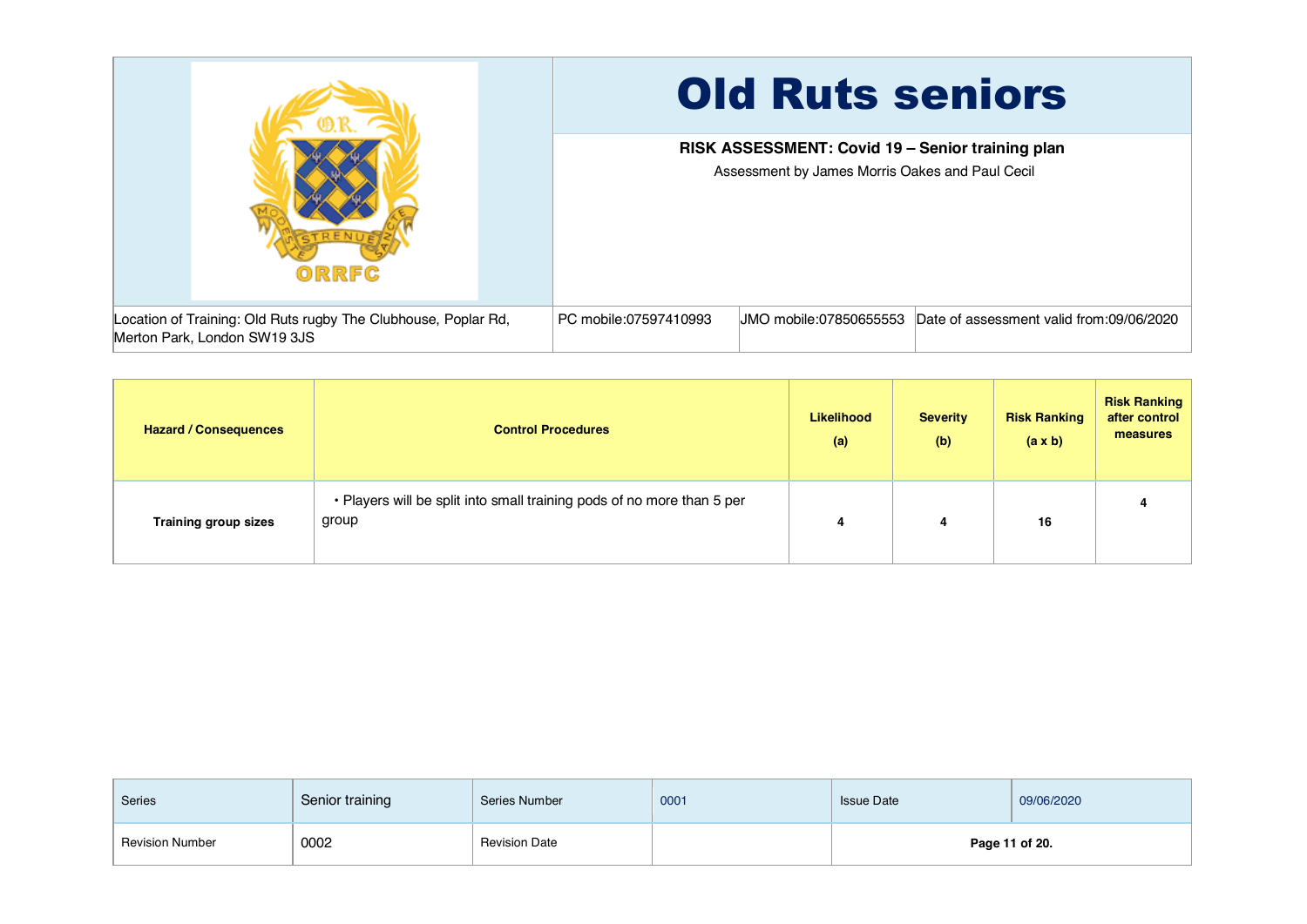|                                                                                                | <b>Old Ruts seniors</b>                                                                             |  |  |  |  |
|------------------------------------------------------------------------------------------------|-----------------------------------------------------------------------------------------------------|--|--|--|--|
| ORRFC                                                                                          | RISK ASSESSMENT: Covid 19 - Senior training plan<br>Assessment by James Morris Oakes and Paul Cecil |  |  |  |  |
| Location of Training: Old Ruts rugby The Clubhouse, Poplar Rd,<br>Merton Park, London SW19 3JS | PC mobile:07597410993<br>UMO mobile:07850655553<br>Date of assessment valid from:09/06/2020         |  |  |  |  |

| <b>Communications channels</b> | . Booking system to control numbers in attendance. Max number per<br>session 20 split into four pods of five.<br>The record of the player pods will be kept, after the sessions, in case<br>these are required for track and trace reasons.<br>• We will engage with players and coaches through existing whats app<br>group chats to explain and agree any training safety measures in<br>advance.<br>• Head Coach / Senior Chair / Team Captains will make collective<br>decision at the start of any session that there is enough space for the<br>session to continue in the public park if there happen to me many public<br>members using the park ie go or no go decision and this will be based on<br>us having a space the size of at least 1 full size pitch with unfettered<br>access<br>No players or coaches to attend training if they have symptoms or are<br>unwell.<br>They will also not be allowed to attend if they are cohabiting with an at-risk<br>individual. | 4 | 5 | 20 |  |
|--------------------------------|---------------------------------------------------------------------------------------------------------------------------------------------------------------------------------------------------------------------------------------------------------------------------------------------------------------------------------------------------------------------------------------------------------------------------------------------------------------------------------------------------------------------------------------------------------------------------------------------------------------------------------------------------------------------------------------------------------------------------------------------------------------------------------------------------------------------------------------------------------------------------------------------------------------------------------------------------------------------------------------|---|---|----|--|
|--------------------------------|---------------------------------------------------------------------------------------------------------------------------------------------------------------------------------------------------------------------------------------------------------------------------------------------------------------------------------------------------------------------------------------------------------------------------------------------------------------------------------------------------------------------------------------------------------------------------------------------------------------------------------------------------------------------------------------------------------------------------------------------------------------------------------------------------------------------------------------------------------------------------------------------------------------------------------------------------------------------------------------|---|---|----|--|

| <b>Series</b>          | Senior training | Series Number        | 0001 | <b>Issue Date</b> | 09/06/2020     |
|------------------------|-----------------|----------------------|------|-------------------|----------------|
| <b>Revision Number</b> | 0002            | <b>Revision Date</b> |      |                   | Page 12 of 20. |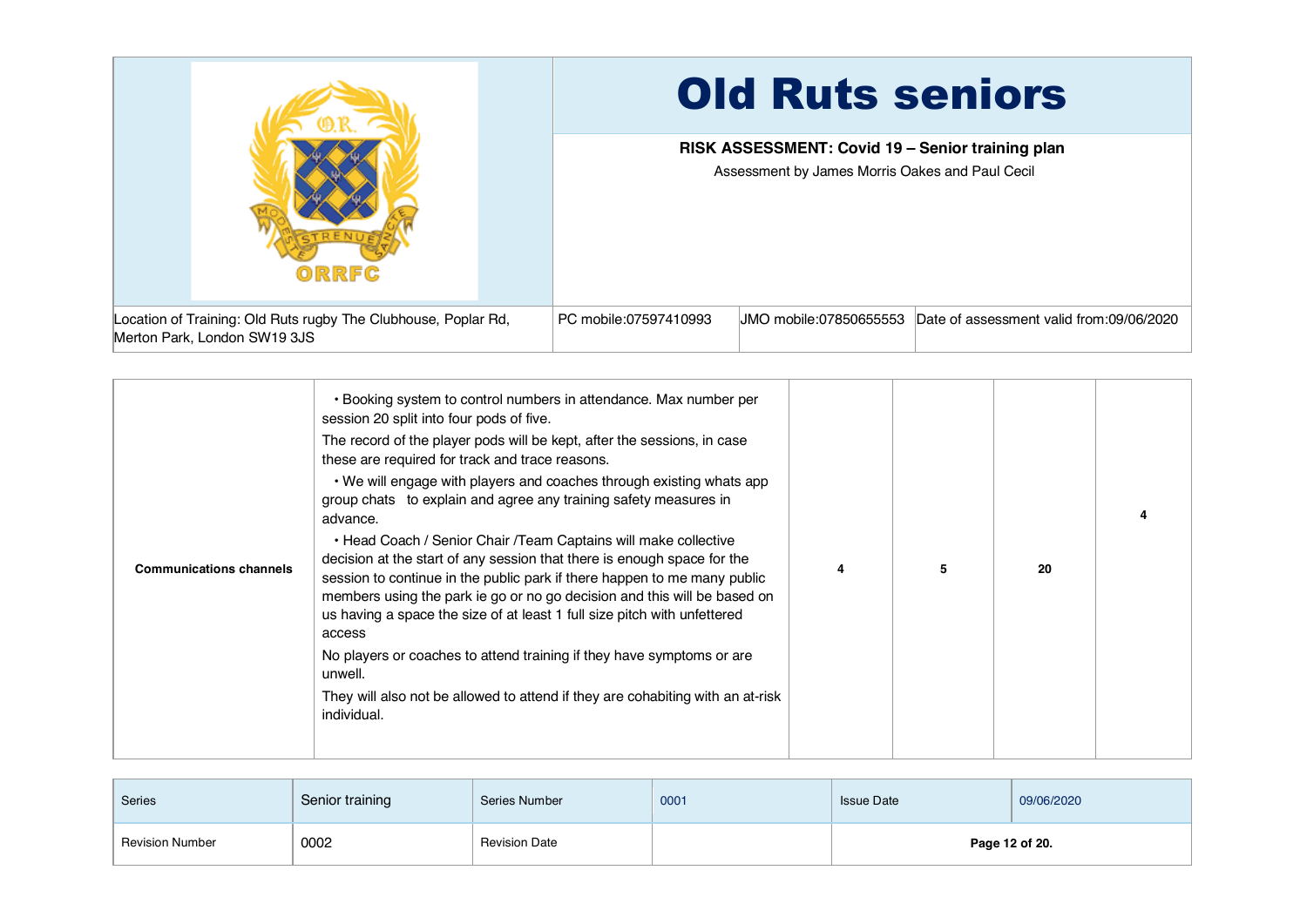|                                                                                                | <b>Old Ruts seniors</b>                                                                             |  |  |  |  |
|------------------------------------------------------------------------------------------------|-----------------------------------------------------------------------------------------------------|--|--|--|--|
| ORRFC                                                                                          | RISK ASSESSMENT: Covid 19 - Senior training plan<br>Assessment by James Morris Oakes and Paul Cecil |  |  |  |  |
| Location of Training: Old Ruts rugby The Clubhouse, Poplar Rd,<br>Merton Park, London SW19 3JS | Date of assessment valid from:09/06/2020<br>PC mobile:07597410993<br>UMO mobile:07850655553         |  |  |  |  |

| <b>Hazard / Consequences</b> | <b>Control Procedures</b> | Likelihood<br>(a) | <b>Severity</b><br>(b) | <b>Risk Ranking</b><br>(a x b) | <b>Risk Ranking</b><br>after control<br>measures |
|------------------------------|---------------------------|-------------------|------------------------|--------------------------------|--------------------------------------------------|
|                              |                           |                   |                        |                                |                                                  |
|                              |                           |                   |                        |                                |                                                  |
|                              |                           |                   |                        |                                |                                                  |

| Series                 | Senior training | Series Number        | 0001 | <b>Issue Date</b> | 09/06/2020     |
|------------------------|-----------------|----------------------|------|-------------------|----------------|
| <b>Revision Number</b> | 0002            | <b>Revision Date</b> |      |                   | Page 13 of 20. |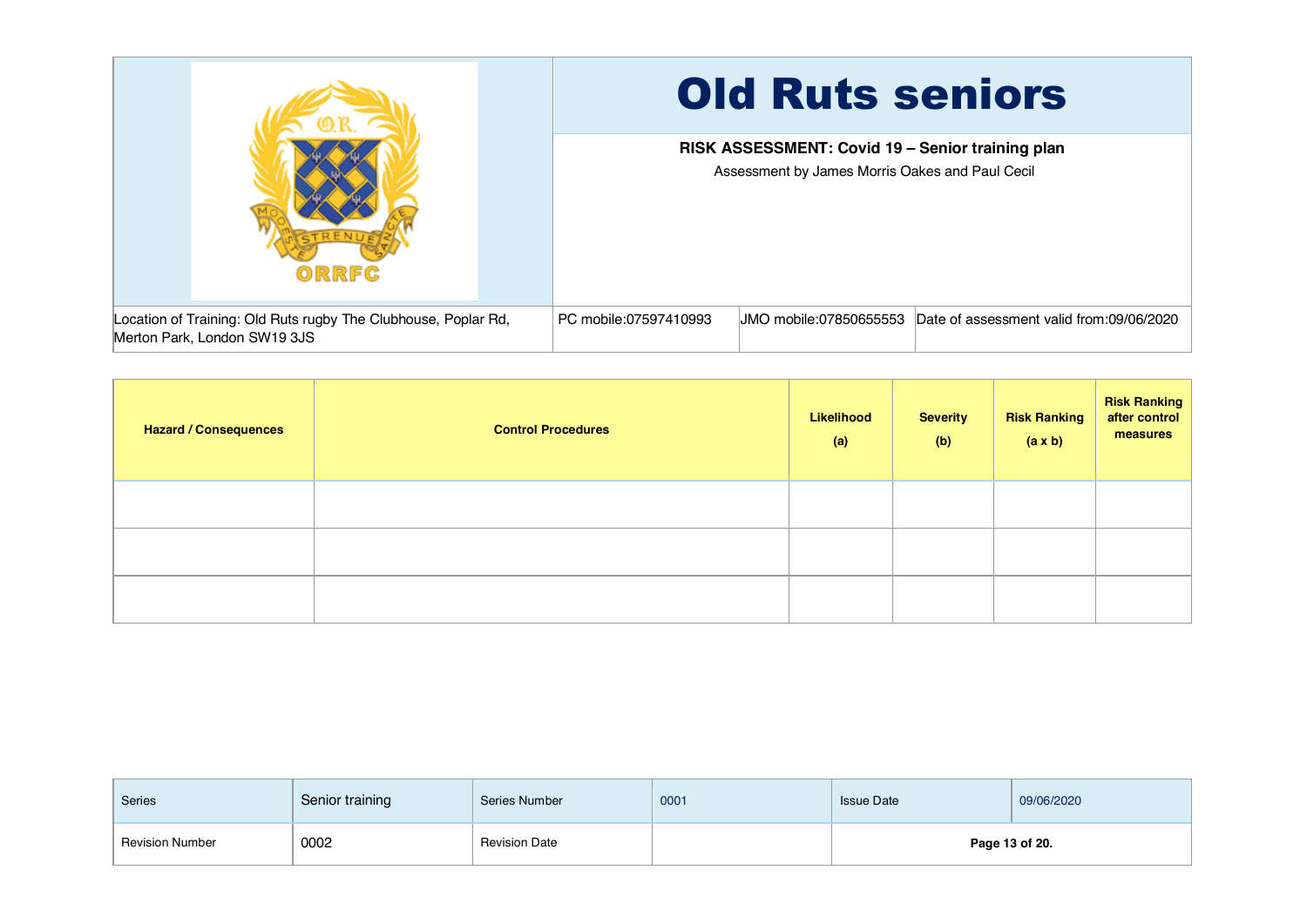|                                                                                                | <b>Old Ruts seniors</b>                                                                             |  |  |  |  |
|------------------------------------------------------------------------------------------------|-----------------------------------------------------------------------------------------------------|--|--|--|--|
| ORRFC                                                                                          | RISK ASSESSMENT: Covid 19 - Senior training plan<br>Assessment by James Morris Oakes and Paul Cecil |  |  |  |  |
| Location of Training: Old Ruts rugby The Clubhouse, Poplar Rd,<br>Merton Park, London SW19 3JS | PC mobile:07597410993<br>UMO mobile:07850655553<br>Date of assessment valid from:09/06/2020         |  |  |  |  |

| <b>PPE Required</b>             |                                      |                                   |                       |                          |            |                       |              |          |         |
|---------------------------------|--------------------------------------|-----------------------------------|-----------------------|--------------------------|------------|-----------------------|--------------|----------|---------|
|                                 |                                      |                                   | $\blacktriangleright$ | EF                       | $\bigcirc$ | $\sqrt{ }$            | $\mathbb{Z}$ |          |         |
| Hand Protection / Safety Gloves | Overalls /<br>Protective<br>Clothing | Boots /<br>Protective<br>Footwear | Safety<br>Glasses     | Face<br>Shield /<br>Mask | Respirator | Hearing<br>Protection | Hi-Vis       | Hard Hat | Harness |
| $\Box$                          | $\Box$                               | $\Box$                            | $\Box$                | $\Box$                   | $\Box$     | $\Box$                | $\Box$       | $\Box$   | $\Box$  |

| <b>Persons at Risk</b>             |  |  |
|------------------------------------|--|--|
| Coaches, Players members of public |  |  |

| <b>Series</b>          | Senior training | Series Number        | 0001 | <b>Issue Date</b> | 09/06/2020     |
|------------------------|-----------------|----------------------|------|-------------------|----------------|
| <b>Revision Number</b> | 0002            | <b>Revision Date</b> |      |                   | Page 14 of 20. |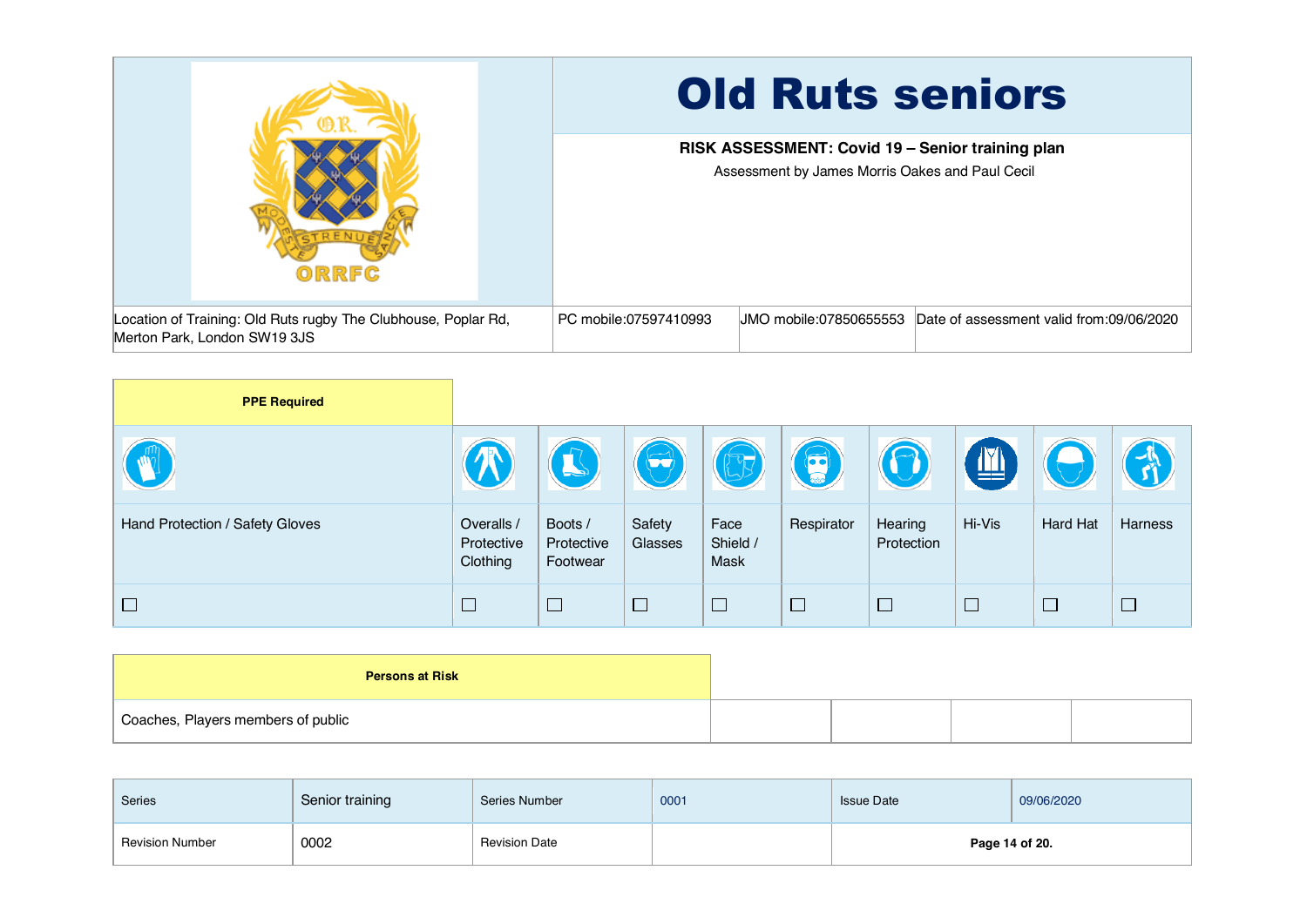|                                                                                                | <b>Old Ruts seniors</b>                                                                             |  |  |  |  |
|------------------------------------------------------------------------------------------------|-----------------------------------------------------------------------------------------------------|--|--|--|--|
| ORRFC                                                                                          | RISK ASSESSMENT: Covid 19 - Senior training plan<br>Assessment by James Morris Oakes and Paul Cecil |  |  |  |  |
| Location of Training: Old Ruts rugby The Clubhouse, Poplar Rd,<br>Merton Park, London SW19 3JS | PC mobile:07597410993<br>JMO mobile:07850655553 Date of assessment valid from:09/06/2020            |  |  |  |  |

|                | <b>Likelihood</b>      |                         | <b>Severity</b>            | Risk Ranking = $L \times S$ |
|----------------|------------------------|-------------------------|----------------------------|-----------------------------|
|                | <b>Highly Unlikely</b> | 1                       | <b>Trivial</b>             | No Action Required (1)      |
| $\overline{2}$ | <b>Unlikely</b>        | $\overline{2}$          | <b>Minor Injury</b>        | Low Priority (2 to 6)       |
| 3              | Possible               | 3                       | Over 3 day Injury          | Medium Priority (7 to 9)    |
| 4              | Probable               | $\overline{\mathbf{4}}$ | <b>Major Injury</b>        | High Priority (10 to 14)    |
| 5              | Certain                | 5                       | <b>Incapacity or Death</b> | Urgent action $(>= 15)$     |

| <b>Series</b>          | Senior training | Series Number        | 0001 | <b>Issue Date</b> | 09/06/2020     |
|------------------------|-----------------|----------------------|------|-------------------|----------------|
| <b>Revision Number</b> | 0002            | <b>Revision Date</b> |      |                   | Page 15 of 20. |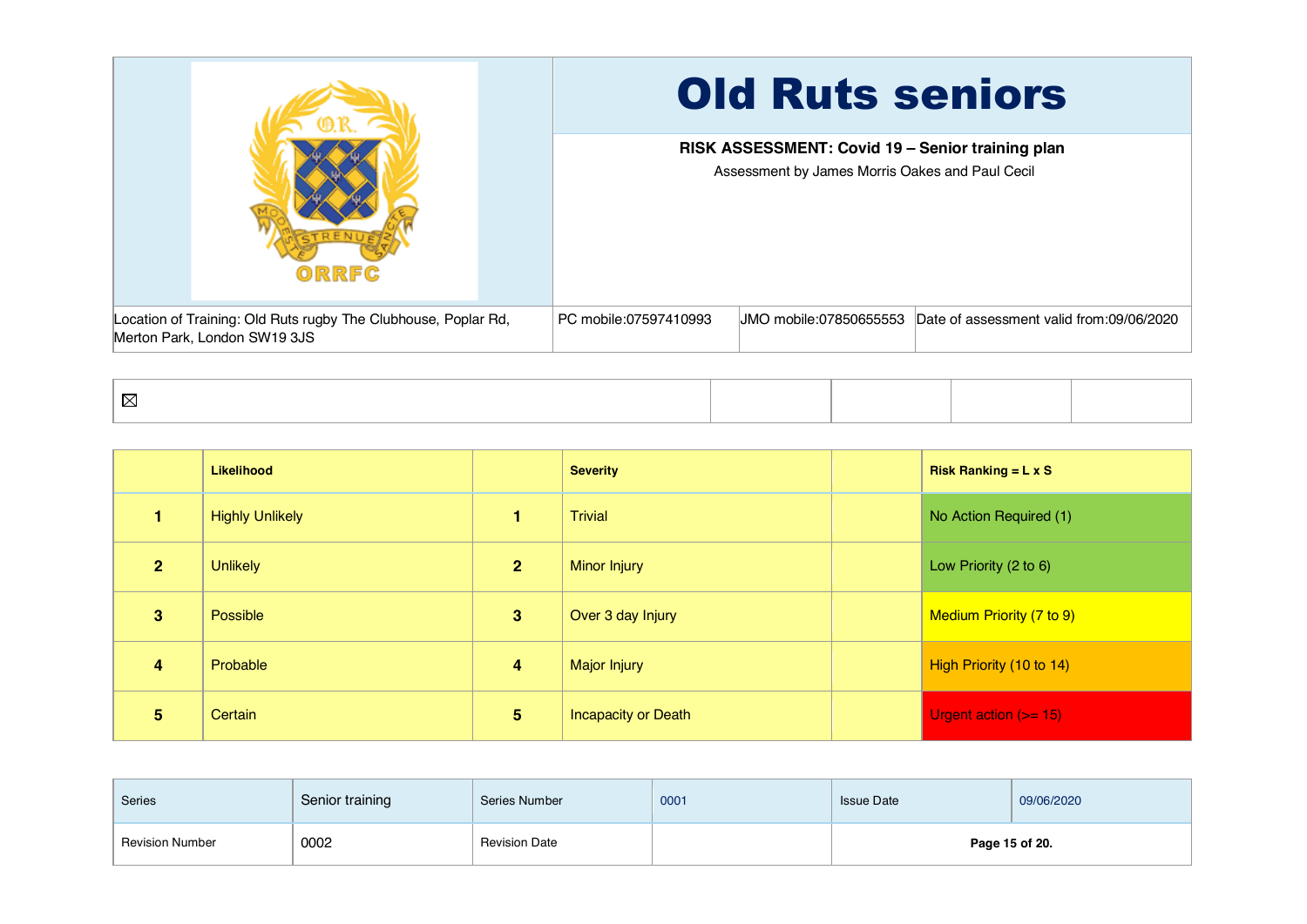|                                                                                                | <b>Old Ruts seniors</b>                                                                             |  |  |  |
|------------------------------------------------------------------------------------------------|-----------------------------------------------------------------------------------------------------|--|--|--|
| ORRFC                                                                                          | RISK ASSESSMENT: Covid 19 - Senior training plan<br>Assessment by James Morris Oakes and Paul Cecil |  |  |  |
| Location of Training: Old Ruts rugby The Clubhouse, Poplar Rd,<br>Merton Park, London SW19 3JS | PC mobile:07597410993<br>UMO mobile:07850655553<br>Date of assessment valid from:09/06/2020         |  |  |  |

## **Sign off Sheet**

We will not be carrying out a sign off sheet on site as this would have transmission issues.

## Current RFU guidelines:

"When considering the roadmap for a return to community rugby, we were aware that some clubs wanted to get back quicker than others as a major concern of clubs is to retain their players and preserve their revenue streams. We also recognise that other sports may return quicker in England and that rugby may return quicker in other countries. However, we will stay focused on what is right for rugby in England.

"Whilst we are keen to have rugby being played and members returning to their clubs, we need to be cautious and will therefore only move from one stage to another when guidance and advice says that it is safe to do so.

"There are many implications of a staged return to play, including the impact on the competitive programme, rugby activity in clubs, schools, colleges and universities and also the use of club houses and indoor facilities. We remain committed to addressing these challenges in the run up to the 20/21 season."

The roadmap focuses on a return to community rugby activity and not the reopening of clubhouses. As these are indoor spaces, they will be subject to separate government advice and guidance. In parallel, the RFU will continue to develop advice and guidance on when and how clubhouses may reopen.

The current position is that clubs are able to open indoor facilities only to allow access through the building to pitches, access to toilets and a facility (should appropriate licenses be held) for the serving of takeaway food and drinks.

| <b>Series</b>          | Senior training | Series Number        | 0001 | <b>Issue Date</b> | 09/06/2020     |
|------------------------|-----------------|----------------------|------|-------------------|----------------|
| <b>Revision Number</b> | 0002            | <b>Revision Date</b> |      |                   | Page 16 of 20. |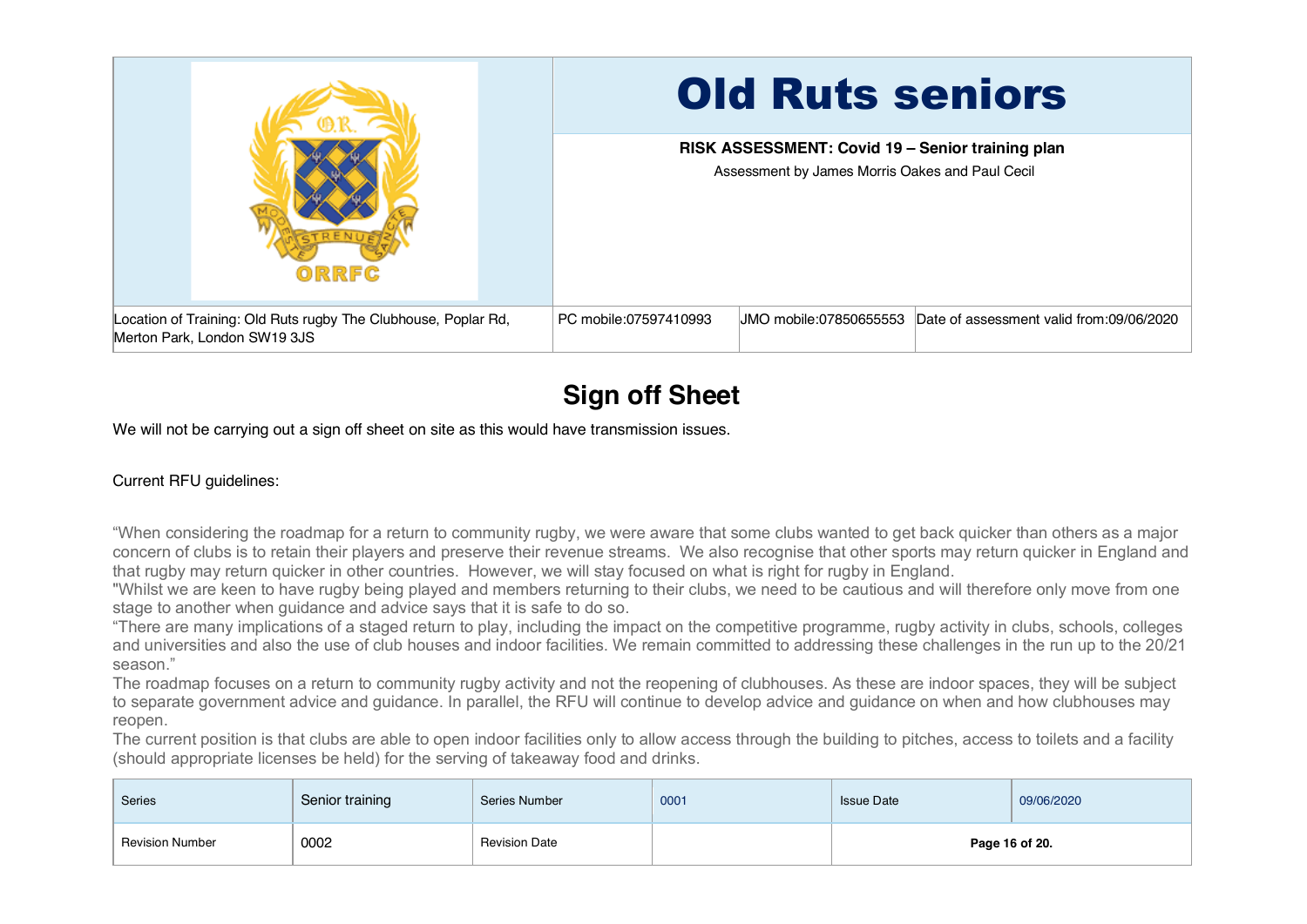

INTRODUCTION The Rugby Football Union's decision to suspend Rugby Union activity on March 16th and subsequently the decision to end the 2019/20 season activity on March 20th followed government and medical advice and was taken swiftly with the prime objective being to protect players, volunteers and clubs. Our sport has reacted brilliantly, not only closing down clubs quickly and efficiently but in the amazing community work that many have undertaken to support those in greatest need. While a great deal of uncertainty still exists, the RFU is now in a position to set out a national roadmap of how we begin to think about returning to rugby activity. What still remains impossible is to set out specific timescales as to when this might happen. We will continue to be led on this by both government and medical advice. In doing this we will stay focused on what is right for rugby in England. We recognise that other sports may return quicker in England and that rugby may return earlier in other countries. We will continue to be informed by a) expert medical advice on the specific risk levels in our sport, primarily around the risks of Covid-19 transmission as a result of 1) close and face-to-face contact between individuals and 2) direct contact with other individuals, the ball and other equipment and b) government advice as to the risk levels in our country and particularly measures around social distancing, group activity and social gatherings. The roadmap deals with return to rugby activity and not the reopening of clubhouses. As these are indoor spaces, they will be subject to separate government advice and guidance. In parallel, we will continue to develop advice and guidance on when and how clubhouses may reopen. The current position is that clubs are able to open indoor facilities only to allow access through the building to pitches, access to toilets and a facility (should appropriate licenses be held) for the serving of takeaway food and drinks. Progress along the roadmap is totally dependent on how the Covid-19 pandemic develops and government advice. We will only move from one stage to another when guidance and advice says that it is safe to do so. As we move from stage to stage, detailed guidance will be issued. In recognising the major concern of clubs – retaining their players and preserving their revenue streams – we will also produce supporting advice and guidance

| Series                 | Senior training | Series Number        | 0001 | <b>Issue Date</b> | 09/06/2020     |
|------------------------|-----------------|----------------------|------|-------------------|----------------|
| <b>Revision Number</b> | 0002            | <b>Revision Date</b> |      |                   | Page 17 of 20. |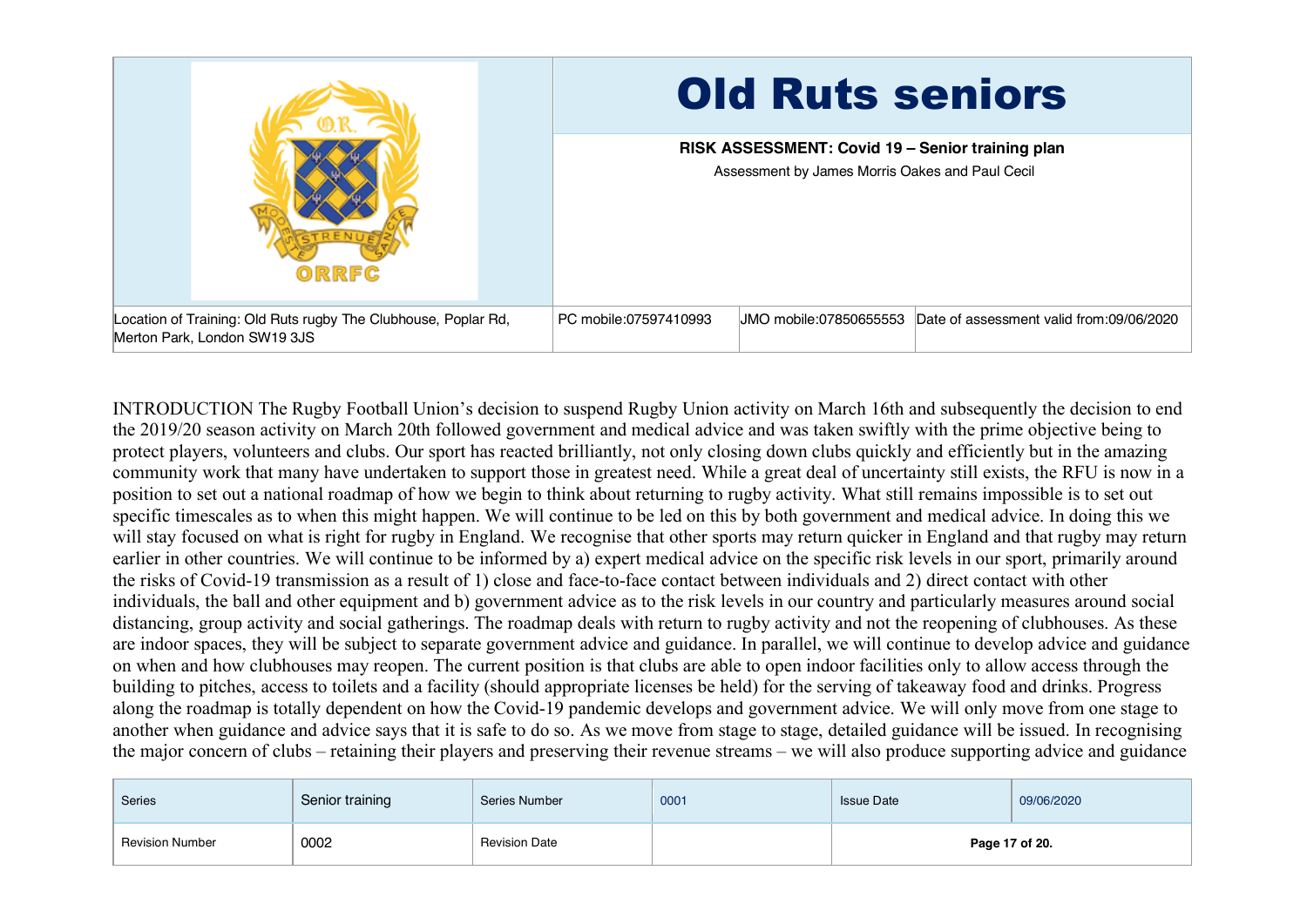

as to how to focus on both of these, should we have to remain in a certain stage longer than maybe most would like to. It is also possible, should social distancing measures be strengthened at any time, that we reassess the situation and regress (for example, from Stage C to B).

ROAD MAP The roadmap consists of six stages. It may be necessary to remain in any one stage for a sustained period of time, with or without minor amendments. It may also be possible to jump a stage: A. Individual training with one other person B. Individual training in small groups C. Larger group training with limited face-to-face or close contact D. Whole team training with increased face-to-face or close contact E. Whole team training in preparation to play matches F. Return to matches against other teams We moved to stage A on May 13th when it became permissible for rugby club pitches to be opened and for two individuals to meet together, while remaining at least two metres apart, and engage in individual fitness-based training. The opening of pitches is at the discretion of rugby clubs (or other pitch operators) and indoor space in clubhouses may only be opened to provide through access to pitches, for access to toilets and to provide takeaway food/drinks. -3 - The most recent government.

| Series                 | Senior training | Series Number        | 0001 | <b>Issue Date</b> | 09/06/2020     |
|------------------------|-----------------|----------------------|------|-------------------|----------------|
| <b>Revision Number</b> | 0002            | <b>Revision Date</b> |      |                   | Page 18 of 20. |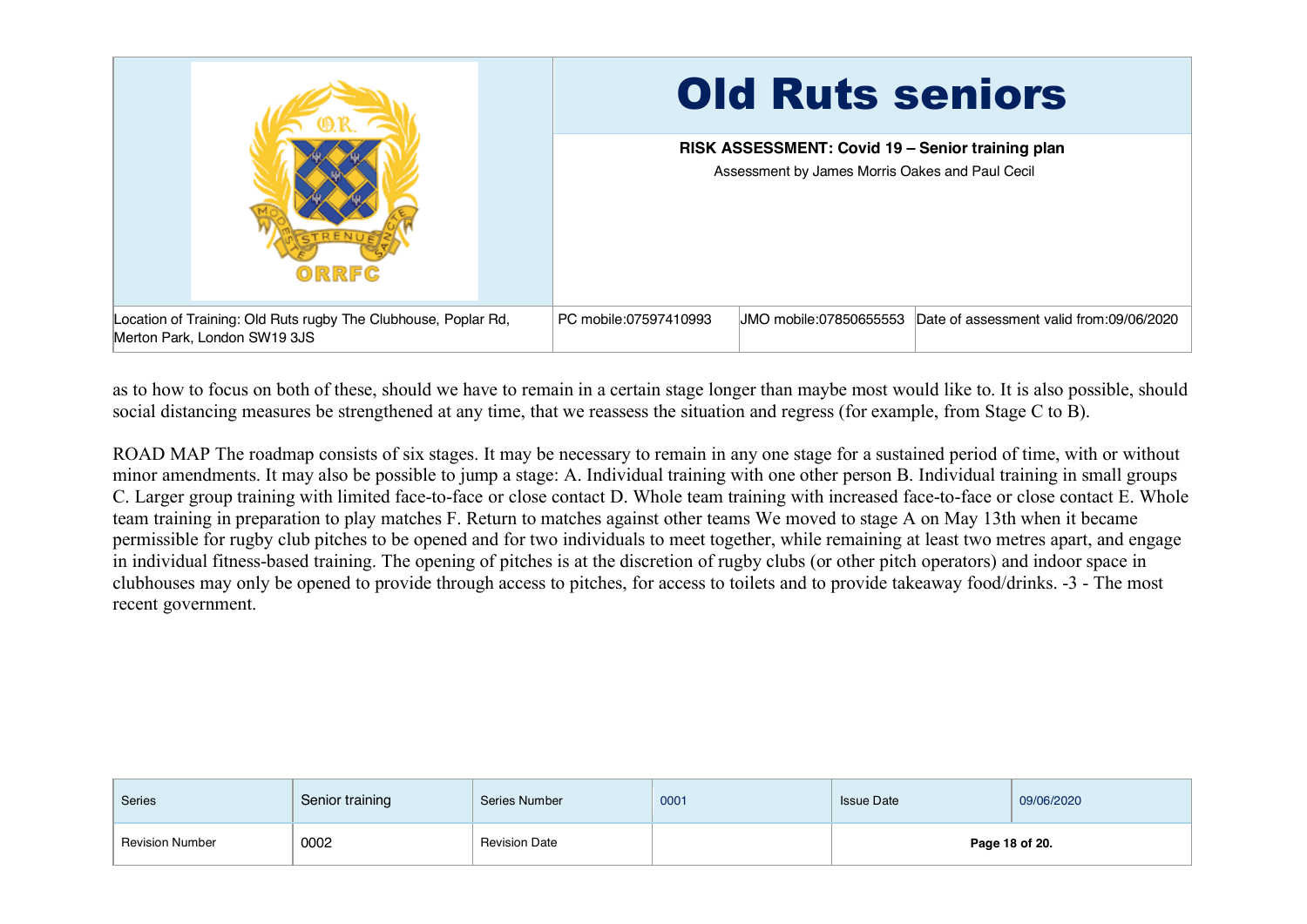|                                                                                                | <b>Old Ruts seniors</b>                                                                             |
|------------------------------------------------------------------------------------------------|-----------------------------------------------------------------------------------------------------|
| ORRFC                                                                                          | RISK ASSESSMENT: Covid 19 - Senior training plan<br>Assessment by James Morris Oakes and Paul Cecil |
| Location of Training: Old Ruts rugby The Clubhouse, Poplar Rd,<br>Merton Park, London SW19 3JS | PC mobile:07597410993<br>UMO mobile:07850655553<br>Date of assessment valid from:09/06/2020         |